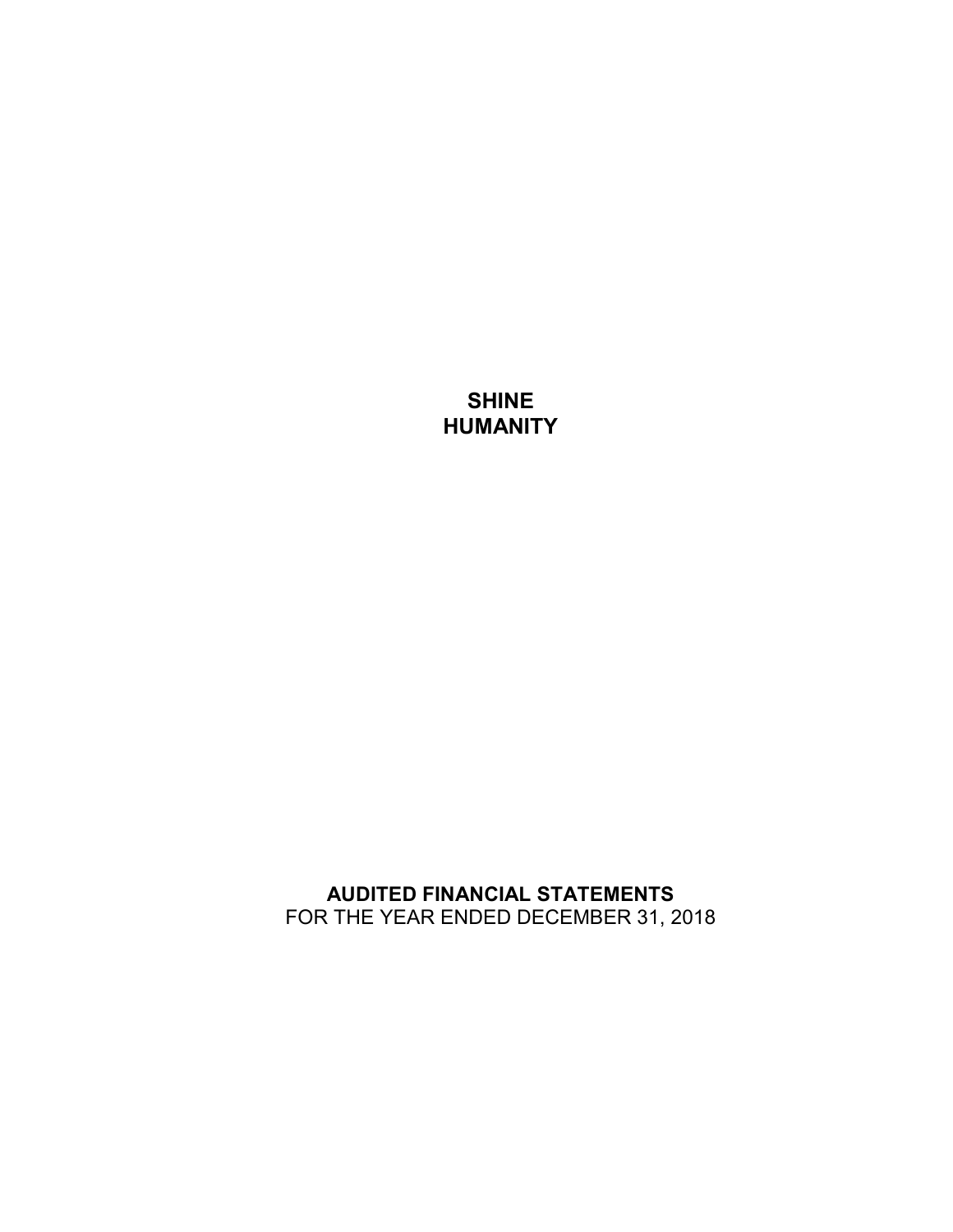

## INDEPENDENT AUDITOR'S REPORT

To the Board of Directors of Shine Humanity

I have audited the accompanying financial statements of Shine Humanity (a nonprofit organization) which comprise the statement of financial position as of December 31, 2018, and the related statements of activities and cash flows for the year then ended, and the related notes to the financial statements.

## **Management's Responsibility for the Financial Statements**

Management is responsible for the preparation and fair presentation of these financial statements in accordance with accounting principles generally accepted in the United States of America; this includes the design, implementation, and maintenance of internal control relevant to the preparation and fair presentation of financial statements that are free from material misstatement, whether due to fraud or error.

### **Auditor's Responsibility**

My responsibility is to express an opinion on these financial statements based on my audit. I conducted my audit in accordance with auditing standards generally accepted in the United States of America. Those standards require that I plan and perform the audit to obtain reasonable assurance about whether the financial statements are free from material misstatement.

An audit involves performing procedures to obtain audit evidence about the amounts and disclosures in the financial statements. The procedures selected depend on the auditor's judgment, including the assessment of the risks of material misstatement of the financial statements, whether due to fraud or error. In making those risk assessments, the auditor considers internal control relevant to the entity's preparation and fair presentation of the financial statements in order to design audit procedures that are appropriate in the circumstances, but not for the purpose of expressing an opinion on the effectiveness of the entity's internal control. Accordingly, I express no such opinion. An audit also includes evaluating the appropriateness of accounting policies used and the reasonableness of significant accounting estimates made by management, as well as evaluating the overall presentation of the financial statements.

I believe that the audit evidence I have obtained is sufficient and appropriate to provide a basis for my audit opinion.

## **Opinion**

In my opinion, the financial statements referred to above present fairly, in all material respects, the financial position of Shine Humanity as of December 31, 2018, and the changes in its net assets and its cash flows for the year then ended in accordance with accounting principles generally accepted in the United States of America.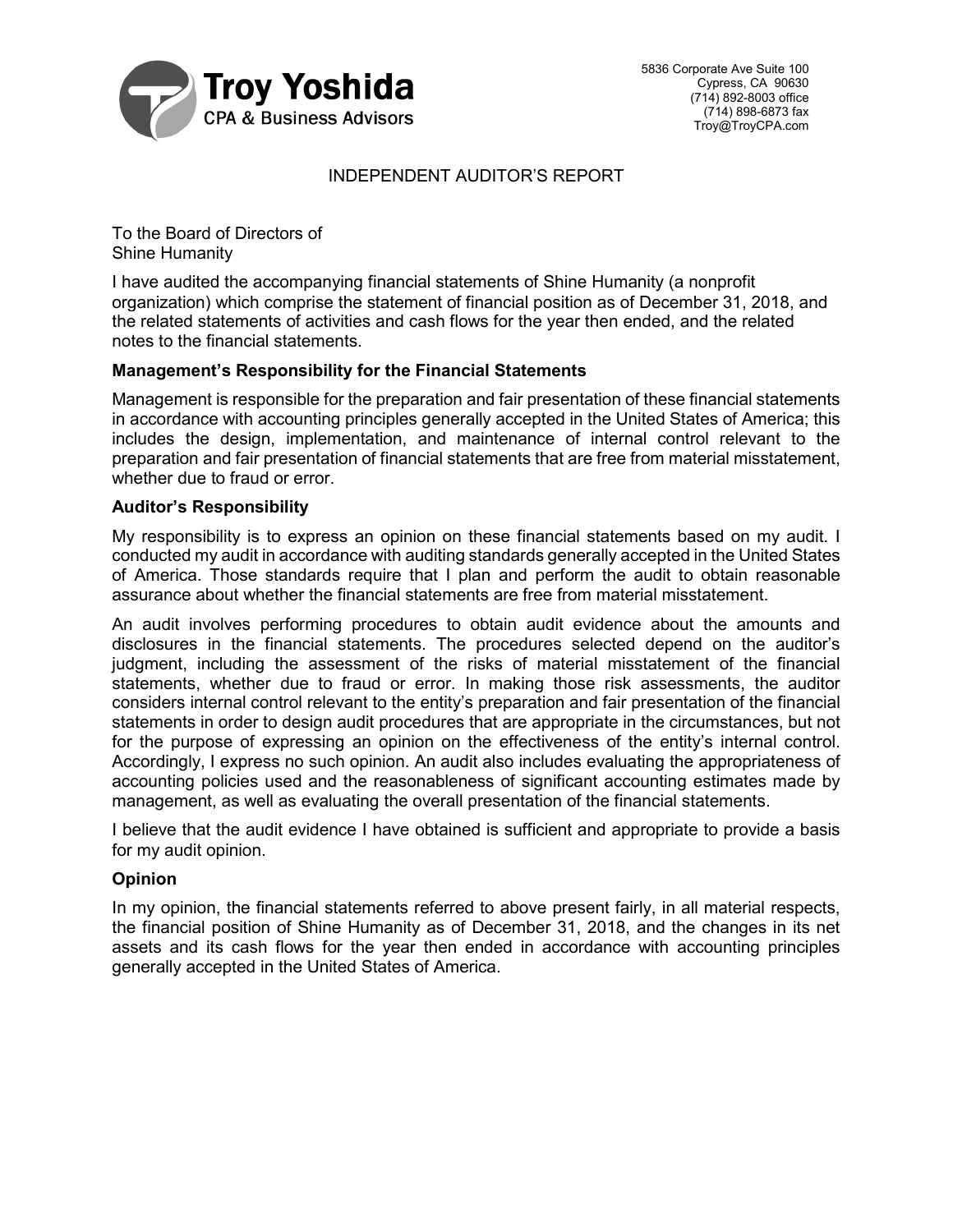

5836 Corporate Ave Suite 100 Cypress, CA 90630 (714) 892-8003 office (714) 898-6873 fax Troy@TroyCPA.com

To the Board of Directors of Shine Humanity

## **Other Matter**

My audit was conducted for the purpose of forming an opinion on the financial statements as a whole. The schedule of functional expenses on page 6 is presented for purposes of additional analysis and is not a required part of the financial statements. Such information is the responsibility of management and was derived from and relates directly to the underlying accounting and other records used to prepare the financial statements. The information has been subjected to the auditing procedures applied in the audit of the financial statements and certain additional procedures, including comparing and reconciling such information directly to the underlying accounting and other records used to prepare the financial statements or to the financial statements themselves, and other additional procedures in accordance with auditing standards generally accepted in the United States of America. In my opinion, the information is fairly stated in all material respects in relation to the financial statements as a whole.

Trong Kyon

Troy Yoshida CPA, Inc. Cypress, CA July 20, 2019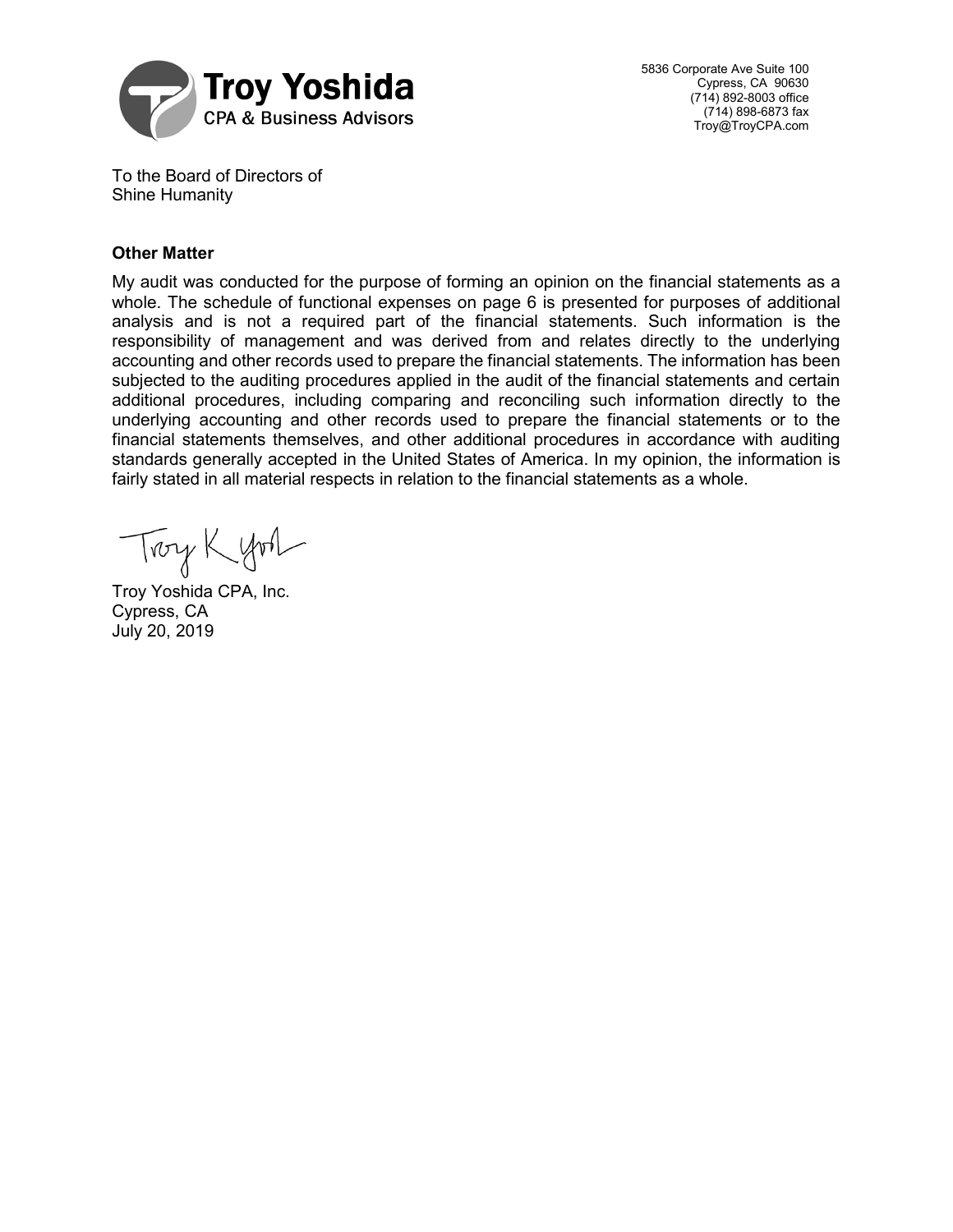## **SHINE HUMANITY STATEMENT OF FINANCIAL POSITION DECEMBER 31, 2018**

|                                           | Total |         |
|-------------------------------------------|-------|---------|
| <b>ASSETS</b>                             |       |         |
| <b>CURRENT ASSETS:</b>                    |       |         |
| Cash                                      | \$    | 301,775 |
| Prepaid Expense                           |       | 5,474   |
| TOTAL CURRENT ASSETS                      |       | 307,249 |
| <b>OTHER ASSETS:</b>                      |       |         |
| Deposits                                  |       | 324     |
| <b>TOTAL OTHER ASSETS</b>                 |       | 324     |
| <b>TOTAL ASSETS</b>                       | \$    | 307,573 |
| <b>LIABILITIES &amp; NET ASSETS</b>       |       |         |
| <b>CURRENT LIABILITIES:</b>               |       |         |
| Payroll Taxes Payable                     | \$    | 848     |
| <b>TOTAL CURRENT LIABILITIES</b>          |       | 848     |
| <b>NET ASSETS:</b>                        |       |         |
| Without donor restrictions                |       | 210,734 |
| With donor restrictions                   |       | 95,991  |
| <b>TOTAL NET ASSETS</b>                   |       | 306,725 |
| <b>TOTAL LIABILITIES &amp; NET ASSETS</b> | \$    | 307,573 |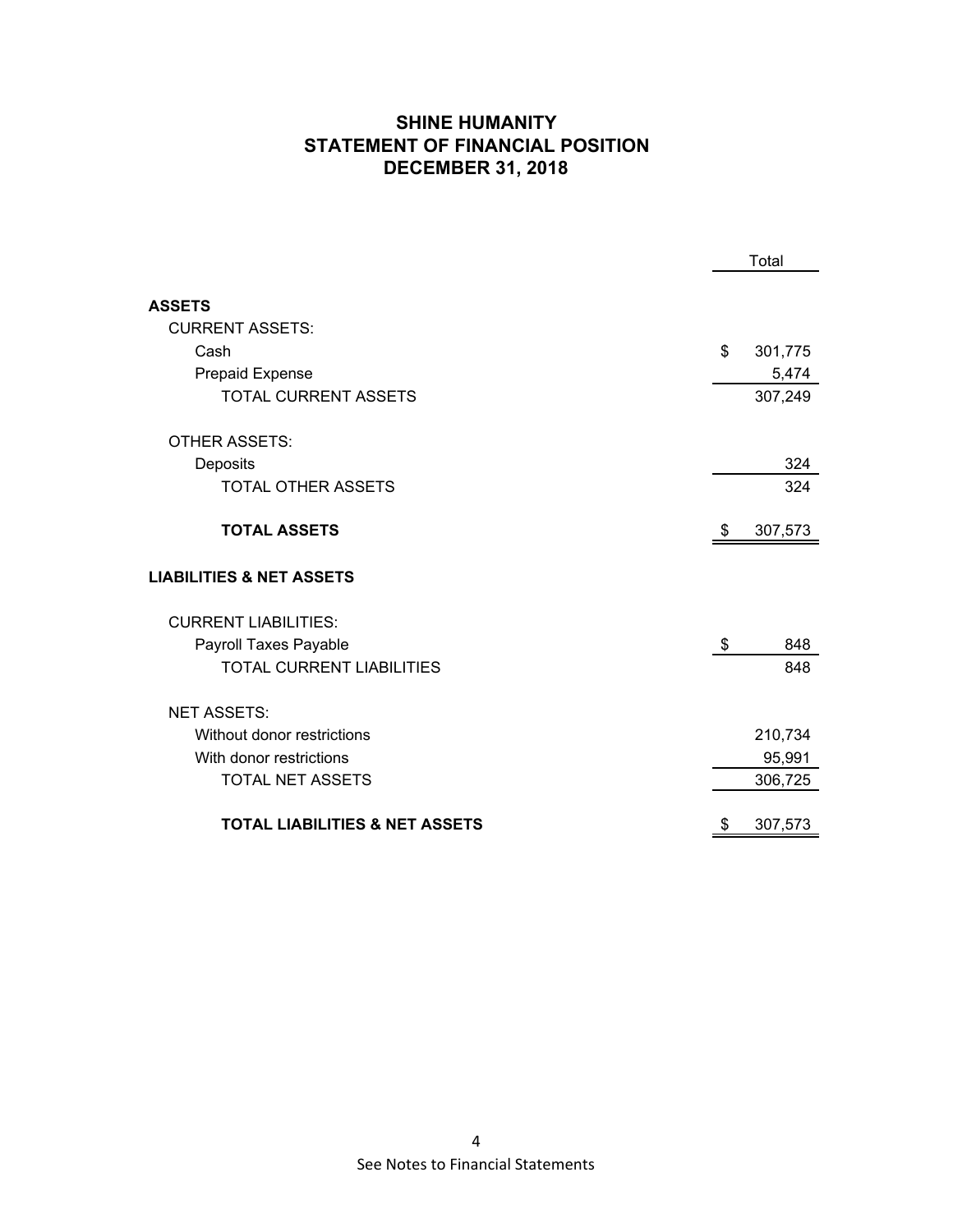## **SHINE HUMANITY STATEMENT OF ACTIVITIES FOR THE YEAR ENDED DECEMBER 31, 2018**

|                                        |              | Without |            |              |    |         |
|----------------------------------------|--------------|---------|------------|--------------|----|---------|
|                                        | donor        |         | With donor |              |    |         |
|                                        | restrictions |         |            | restrictions |    | Total   |
| <b>REVENUES AND OTHER SUPPORT</b>      |              |         |            |              |    |         |
| Contributions                          | \$           | 197,523 |            |              |    | 197,523 |
| Fundraisers                            |              | 200,736 |            |              |    | 200,736 |
| Interest Income                        |              | 214     |            |              |    | 214     |
| Net Assets Released from Restriction   |              |         |            |              |    |         |
| TOTAL REVENUES AND OTHER SUPPORT       |              | 398,473 |            |              |    | 398,473 |
| <b>EXPENSES</b>                        |              |         |            |              |    |         |
| Program Expenses                       | \$           | 237,820 |            |              |    | 237,820 |
| <b>Management and General</b>          |              | 31,596  |            |              |    | 31,596  |
| Fundraising                            |              | 45,457  |            |              |    | 45,457  |
| <b>TOTAL EXPENSES</b>                  |              | 314,873 |            |              |    | 314,873 |
| <b>CHANGE IN NET ASSETS</b>            | \$           | 83,600  | \$         |              | \$ | 83,600  |
| <b>NET ASSETS AT BEGINNING OF YEAR</b> | \$           | 127,134 |            | 95,991       |    | 223,125 |
| <b>NET ASSETS AT END OF YEAR</b>       | \$           | 210,734 | \$         | 95,991       | \$ | 306,725 |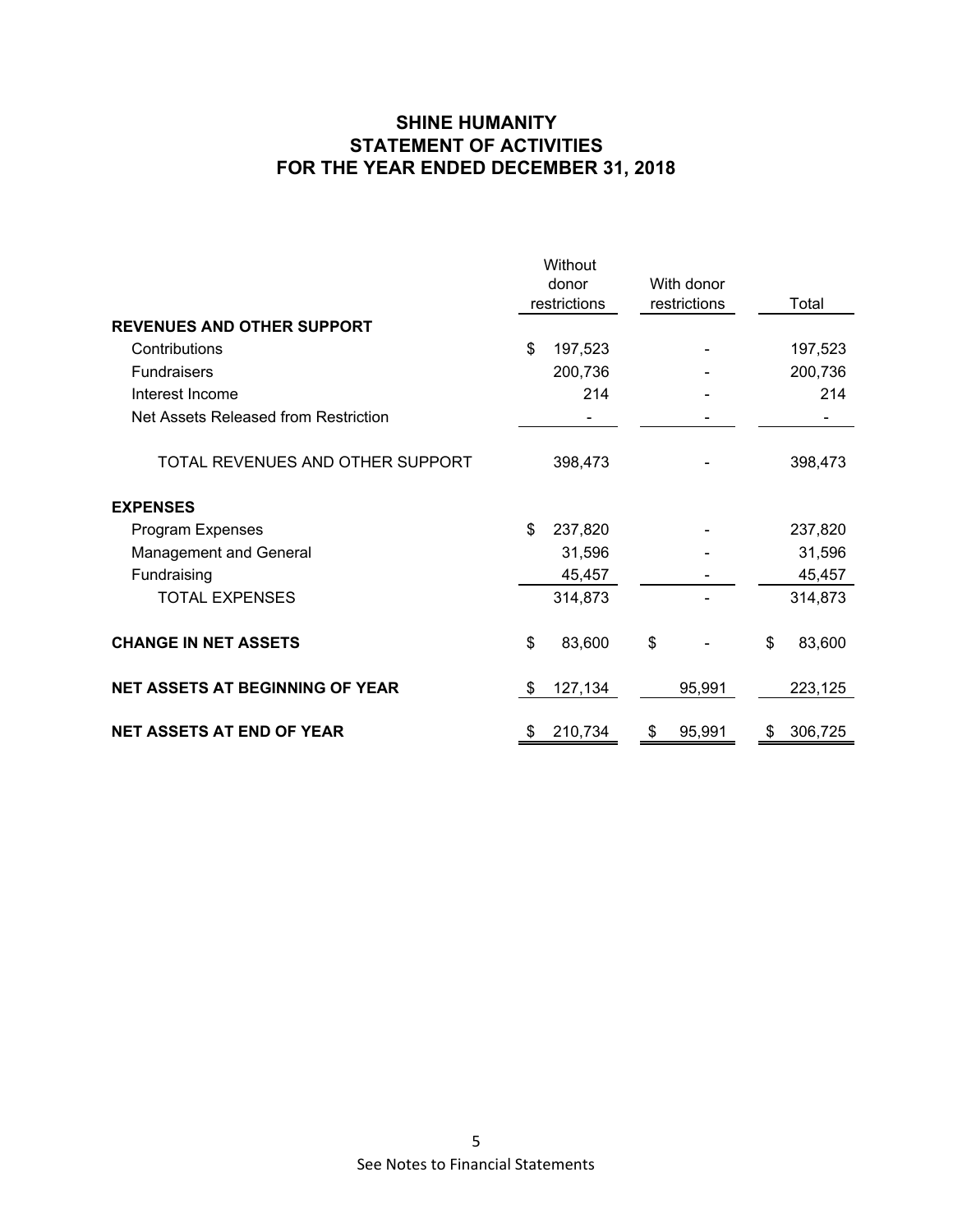## **SHINE HUMANITY STATEMENT OF FUNCTIONAL EXPENSES FOR THE YEAR ENDED DECEMBER 31, 2018**

|                                      | Program       | Management  |        |             |        |       |         |
|--------------------------------------|---------------|-------------|--------|-------------|--------|-------|---------|
|                                      | Services      | and General |        | Fundraising |        | Total |         |
|                                      |               |             |        |             |        |       |         |
| Grants                               | \$<br>225,200 | \$          |        | \$          |        | \$    | 225,200 |
| Program Expenses                     | 3,397         |             |        |             |        |       | 3,397   |
| <b>Bank Fees</b>                     |               |             | 2,711  |             |        |       | 2,711   |
| <b>Computer Expense</b>              |               |             | 3,383  |             |        |       | 3,383   |
| <b>Fundraising Expenses</b>          |               |             |        |             |        |       |         |
| <b>Contracted Services</b>           |               |             |        |             | 6,614  |       | 6,614   |
| <b>Equipment Rental</b>              |               |             |        |             | 3,350  |       | 3,350   |
| <b>Facility Rental &amp; Expense</b> |               |             |        |             | 24,766 |       | 24,766  |
| Insurance                            |               |             | 2,263  |             |        |       | 2,263   |
| Miscellaneous                        |               |             | 2,001  |             |        |       | 2,001   |
| Office Expense                       |               |             | 407    |             |        |       | 407     |
| Payroll                              | 7,309         |             | 7,309  |             | 7,310  |       | 21,928  |
| Payroll Taxes                        | 636           |             | 636    |             | 635    |       | 1,907   |
| Permits & Fees                       |               |             | 267    |             |        |       | 267     |
| Postage & Delivery                   |               |             | 513    |             |        |       | 513     |
| Printing                             |               |             |        |             | 263    |       | 263     |
| <b>Professional Fees</b>             |               |             | 8,200  |             | 575    |       | 8,775   |
| Rent                                 |               |             | 1,944  |             | 1,944  |       | 3,888   |
| Supplies                             |               |             | 705    |             |        |       | 705     |
| Telephone                            |               |             | 1,257  |             |        |       | 1,257   |
| Travel                               | 1,278         |             |        |             |        |       | 1,278   |
|                                      |               |             |        |             |        |       |         |
| <b>TOTAL EXPENSES</b>                | 237,820       | \$          | 31,596 | \$          | 45,457 | \$    | 314,873 |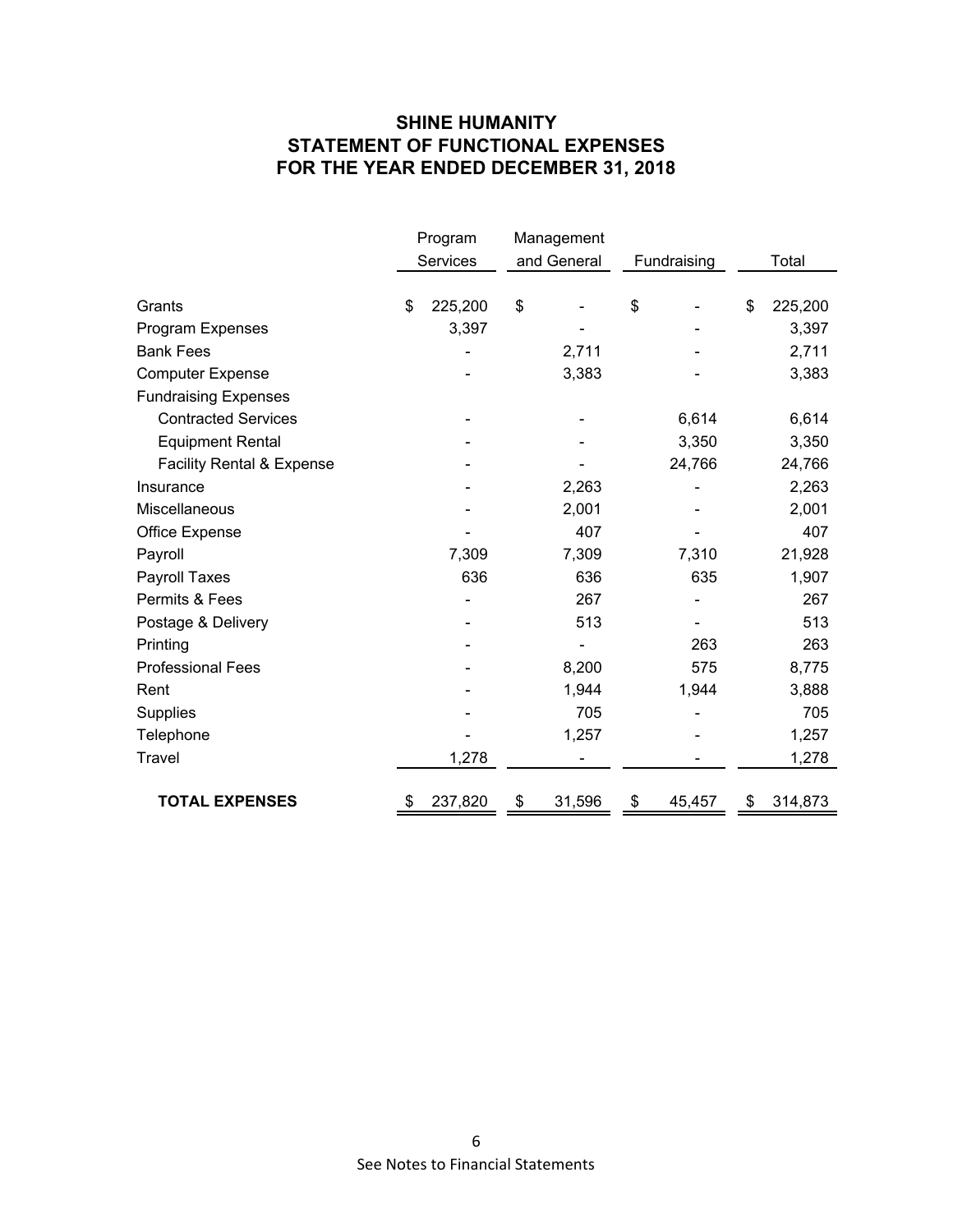## **SHINE HUMANITY STATEMENT OF CASH FLOWS FOR THE YEAR ENDED DECEMBER 31, 2018**

| <b>CASH FLOWS FROM OPERATING ACTIVITIES</b>                   |               |
|---------------------------------------------------------------|---------------|
| Change in Net Assets                                          | \$<br>83,600  |
|                                                               |               |
| Adjustments to Reconcile Change in Net Assets                 |               |
| To Net Cash Provided by Operating Activities:                 |               |
| Changes in Operating Assets and Liabilities:                  |               |
| (Increase) Decrease in Prepaid Expense                        |               |
| (Increase) Decrease in Deposits                               |               |
| Increase (Decrease) in Accounts Payable                       |               |
| Increase (Decrease) in Payroll Taxes Payable                  | 10            |
| <b>NET CASH PROVIDED (USED) BY OPERATING ACTIVITIES</b>       | 83,610        |
| <b>NET INCREASE (DECREASE) IN CASH &amp; CASH EQUIVALENTS</b> | 83,610        |
| <b>BEGINNING CASH AND CASH EQUIVALENTS</b>                    | \$<br>218,165 |
| <b>ENDING CASH AND CASH EQUIVALENTS</b>                       | 301,775       |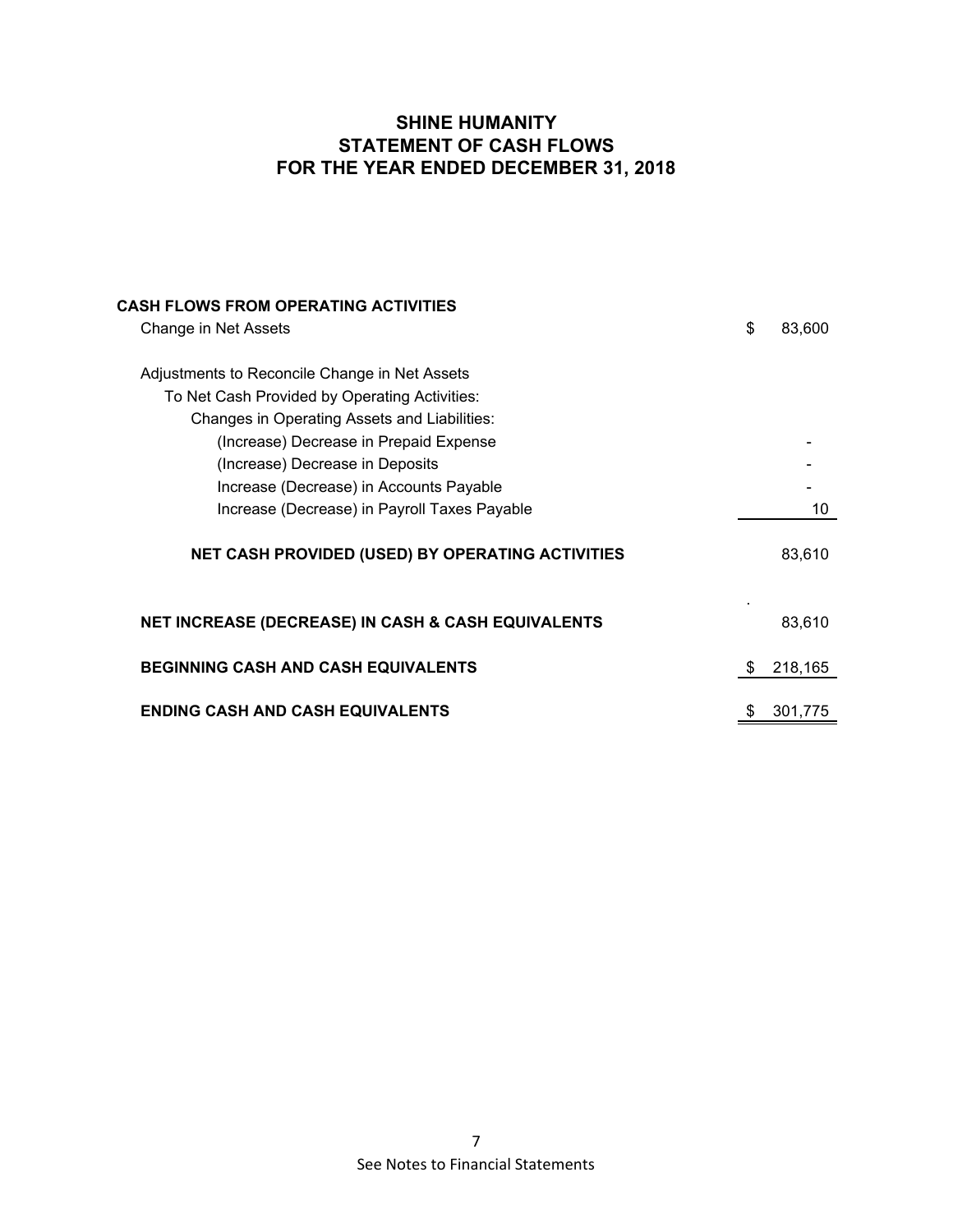## **SHINE HUMANITY NOTES TO FINANCIAL STATEMENTS DECEMBER 31, 2018**

#### 1. Summary of Significant Accounting Policies

#### Nature of Organization

SHINE Humanity provides humanitarian, medical and disaster relief assistance to global communities in need, specifically Pakistan; while establishing long term medical solutions. The Organization's support comes entirely from donor contributions.

#### Basis of Presentation

Net assets and revenue, expenses, gains and losses are classified based on the existence or absence of donor-imposed restrictions. Accordingly, net assets of the Organization and changes therein are classified and reported as follows:

> *Without donor restrictions* – Net assets that are not subject to donorimposed stipulations.

*Without donor restrictions* – Net assets subject to donor-imposed stipulations that may or will be met either by actions of the Organization and/or the passage of time. This also includes net assets subject to donorimposed stipulations that must be maintained permanently by the Organization. Generally, the donors of these assets permit the Organization to use all or part of the income earned on related investments for general or specific purposes.

#### Use of Estimates and Assumptions

The preparation of financial statements in conformity with accounting principles generally accepted in the United States of America requires management to make estimates and assumptions that affect the reported amounts of assets and liabilities and disclosure of contingent assets and liabilities at the date of the financial statements, and the reported amounts of revenues and expenses during the reporting period. Actual results could differ from those estimates.

#### Basis of Accounting

The financial statements of the Organization have been prepared on the accrual basis of accounting in accordance with the accounting principles generally accepted in the United States of America.

#### **Cash and Cash Equivalents**

Cash and cash equivalents include all monies in banks and highly liquid investments with maturity dates of less than three months.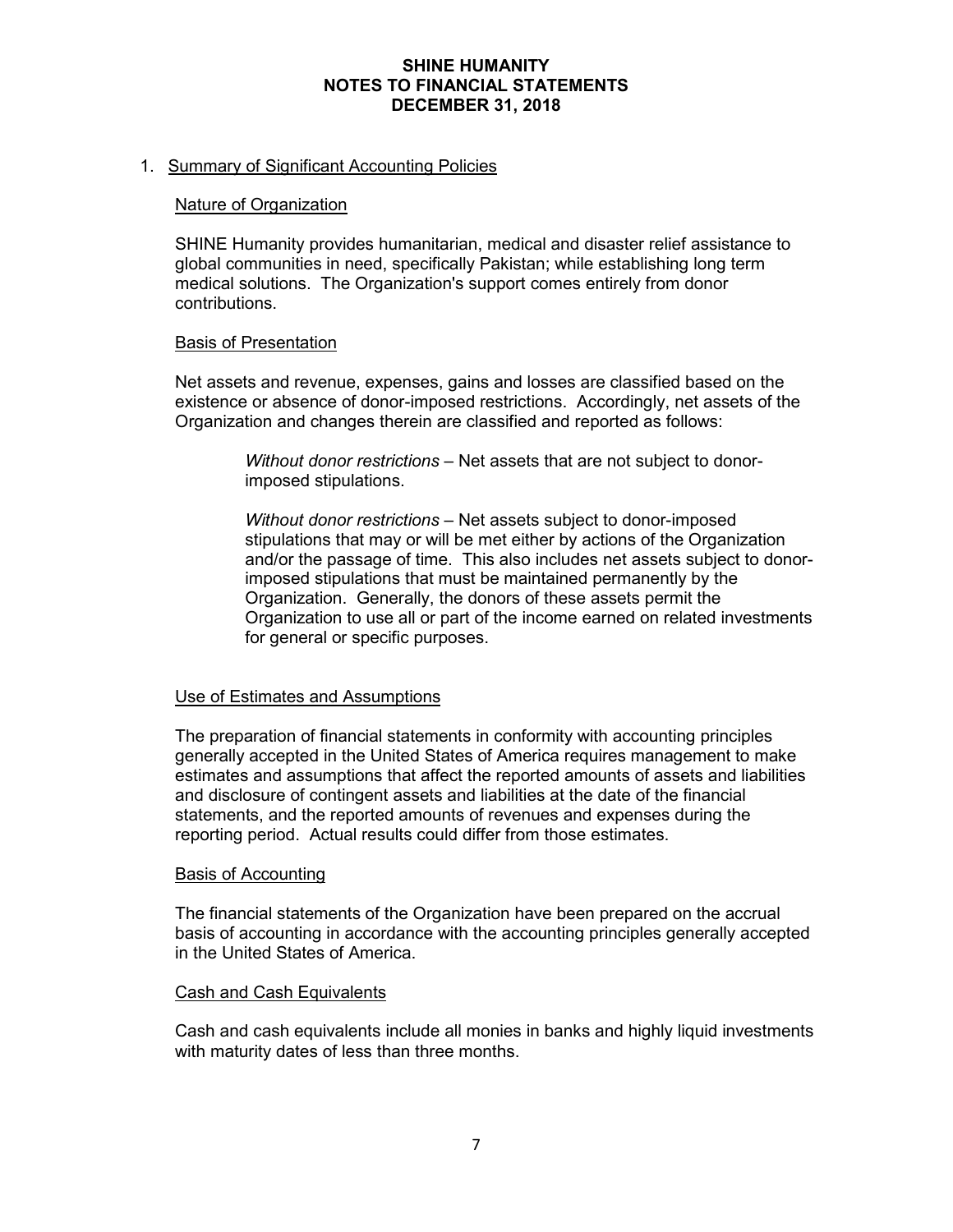## **SHINE HUMANITY NOTES TO FINANCIAL STATEMENTS DECEMBER 31, 2018**

### 1. Summary of Significant Accounting Policies – (Continued)

#### Concentration of Credit Risk

The Organization occasionally maintains deposits in excess of federally insured limits. Statement of Financial Accounting Standards No. 105 identifies these items as a concentration of credit risk requiring disclosure, regardless of the degree of risk. The risk is managed by maintaining all deposits in high quality financial institutions.

#### Revenue Recognition

The Organization receives a significant majority of its revenues from donor contributions and fundraising events and is recognized on the accrual basis of accounting. Contributions are considered to be available for unrestricted use unless specifically restricted by the donor. Amounts received that are designated for future periods or restricted by the donor for specific purposes are reported as support with donor restrictions that increases that net asset class.

#### Functional Allocation of Expenses

The costs of providing the various programs and other activities have been summarized on a functional basis in the Statement of Activities and in the Statement of Functional Expenses. Accordingly, certain costs have been allocated among the programs and supporting services benefited.

#### Income Taxes

The Organization is a not-for-profit organization, as described in Section 501(c)(3) of the Internal Revenue Code and corresponding state law. Accordingly, the Organization is exempt from federal and state income taxes. The Organization has taken no uncertain tax positions that qualify for recognition or disclosure in the financial statements.

#### Subsequent Events

Management has evaluated events and transactions that occurred after the balance sheet date for potential recognition and disclosure through July 20, 2019, the date which the financial statements were available to be issued. No events or transactions were identified that require disclosure in the financial statements.